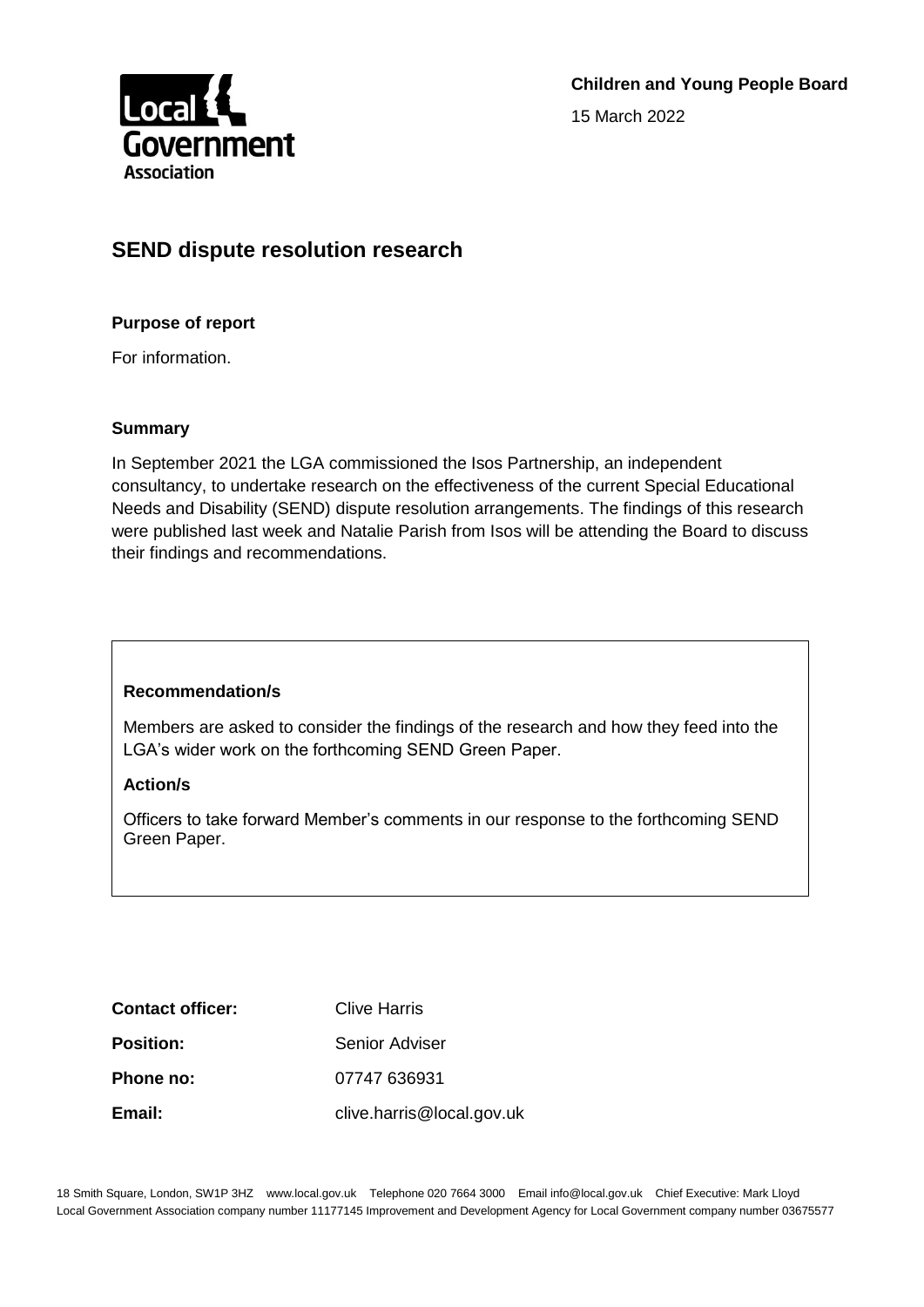

## **SEND dispute resolution research**

## **Background**

- 1. The Children and Families Act 2014 was designed to fully reform services for vulnerable children, by giving them greater protection, paying special attention to those with additional needs, and helping parents and the family.
- 2. Since 2014, demand for SEND support has increased, with the number of children and young people with an Education, Health and Care Plan (EHCP) increasing year-on-year<sup>i</sup>. This increase in demand for support has been mirrored by an increase in the number of cases going before the SEND tribunal<sup>ii</sup>. Ministry of Justice data suggests that 95% of cases were either won by parents, or saw local authorities withdraw or concede, it has been claimedii.
- 3. In September 2021 the LGA commissioned the Isos Partnership, an independent consultancy, to undertake research on the effectiveness of the current Special Educational Needs and Disability (SEND) dispute resolution arrangements focussed on why so many cases are being lost by councils, how SEND resolution arrangements, including the use of mediation, can be improved to benefit all parties and; identifying work undertaken by councils and parents that seeks to resolve disputes without the need for tribunals.

#### **Issues**

- 4. The final report, *agreeing to disagree? Research into arrangements for avoiding disagreements and resolving disputes in the SEND system in England*, was published last week and covers:
	- 4.1 The current system for dealing with disagreements and resolving disputes
	- 4.2 Trends in disputes within the SEND system
	- 4.3 Key factors in avoiding disagreements and disputes and key challenges causing them and;
	- 4.4 What is needed to avoid disagreements and strengthen the way disputes are dealt with.
- 5. Based on conversations with council leaders, partners and national bodies that took part in the research, the report suggests that addressing the underlying tensions in the SEND system and reversing the trends in disagreements and disputes will require three fundamental changes:
	- 5.1 Rebalancing the SEND statutory framework to remove the tension between meeting the needs of an individual young person and ensuring there is provision that supports all children and young people